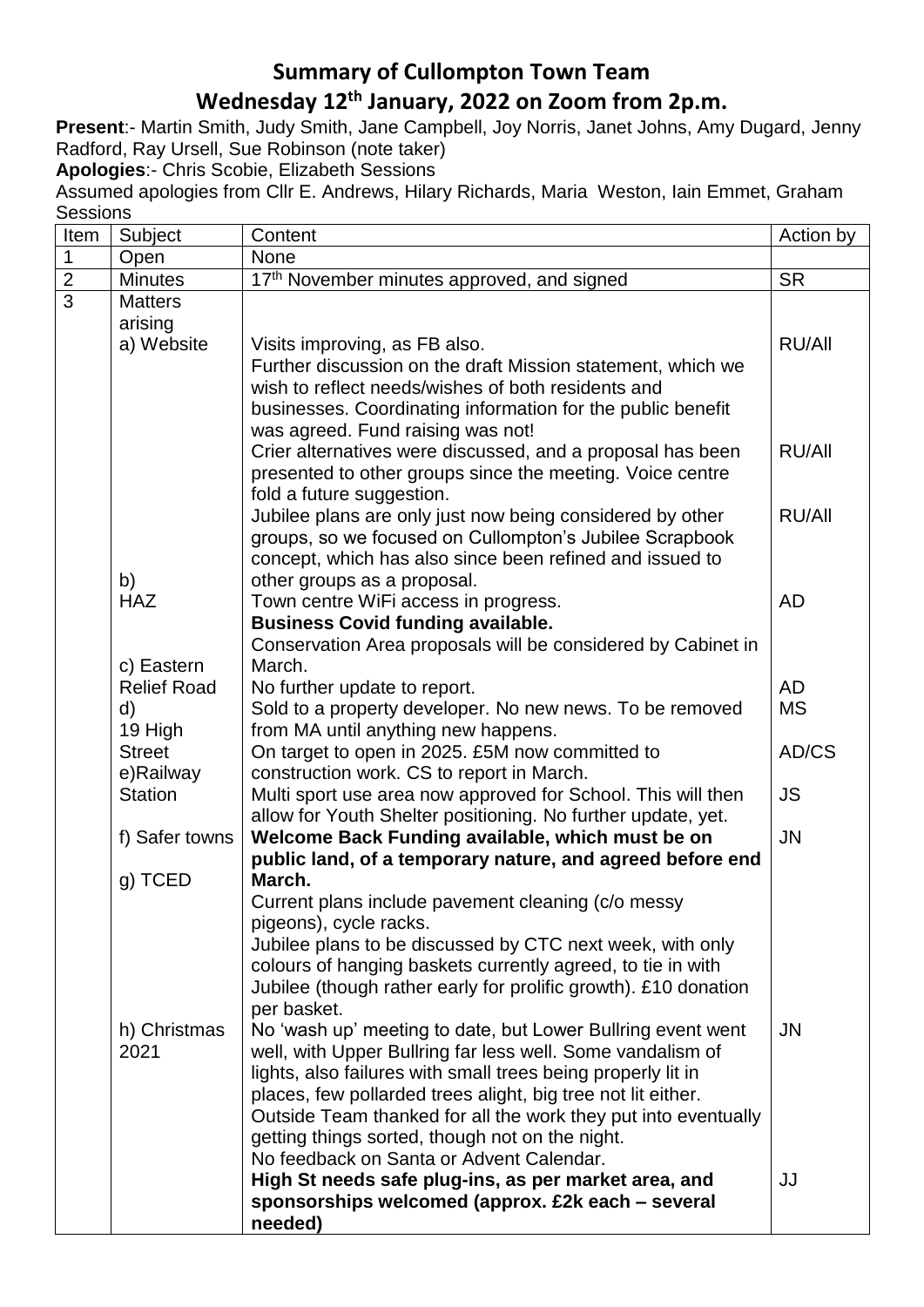|                | Funding and<br>Finance                   | Youth Shelter - no further update.                                                                                                                                                                                                                                                                                                       | <b>JS</b> |
|----------------|------------------------------------------|------------------------------------------------------------------------------------------------------------------------------------------------------------------------------------------------------------------------------------------------------------------------------------------------------------------------------------------|-----------|
| 5              | Tourism and                              | SpringFest Saturday 9th April 2022 - AutumnFest 8th                                                                                                                                                                                                                                                                                      | <b>JM</b> |
|                | Promotion                                | October.                                                                                                                                                                                                                                                                                                                                 |           |
| 6              | a) Festivals                             | Dates as above, plus Jubilee Celebration dates, specifically<br>2 <sup>nd</sup> – 5 <sup>th</sup> June. Palaces opened on 2 <sup>nd</sup> , Beacons across UK<br>on 3 <sup>rd</sup> , big Buckingham Palace event on 4 <sup>th</sup> , Street Parties on<br>$5th$ .                                                                      |           |
|                | b)Local<br>tourism                       | Top 10 and Foodie Heaven - QR codes on information<br>boards, which are nearing completion $-1st$ in Station Road<br>Car Park, but 2 others desired, 1 near Services, and 1 in St<br>Andrew's car park. Support for local food providers/farm<br>shops/restaurants. Support/buy/eat locally as the theme.<br>MDDC website has more info. | <b>AD</b> |
|                | c)Town and<br>Farmers'<br><b>Markets</b> | No report for Wed Town markets.<br>Dec Farmers' markets went very well, but not Jan 9th, which<br>was allowed to clash with Tiverton (should have been 2 <sup>nd</sup> , as<br>1 <sup>st</sup> Sat in month). Wet, cold, poor footfall, etc.                                                                                             | <b>JR</b> |
| $\overline{7}$ |                                          | Amy still trying to obtain free parking permits for Farmers'<br>Market traders, though discounted ones have now been<br>offered. Some confusion as to how/why Wed market traders<br>get them, when we are now told they do not exist!<br>Made in Devon offering free membership, so please sign<br>up.                                   | <b>AD</b> |
|                | Chair's<br>business                      | We still need to separate Chair and Secretary roles, if<br>possible. No other business, beyond Sue saying just how<br>inspirational the meeting had felt to her.                                                                                                                                                                         | <b>SR</b> |
| 8<br>9         | a.o.b.<br>Next meeting                   | None.<br>Wed 23rd March 2022, 2pm, Zoom.                                                                                                                                                                                                                                                                                                 |           |
|                |                                          | I.D. 554 788 1082<br>Password if needed 554 1082<br>02034815240<br>Telephone link has same ID and password.                                                                                                                                                                                                                              |           |
|                |                                          |                                                                                                                                                                                                                                                                                                                                          |           |